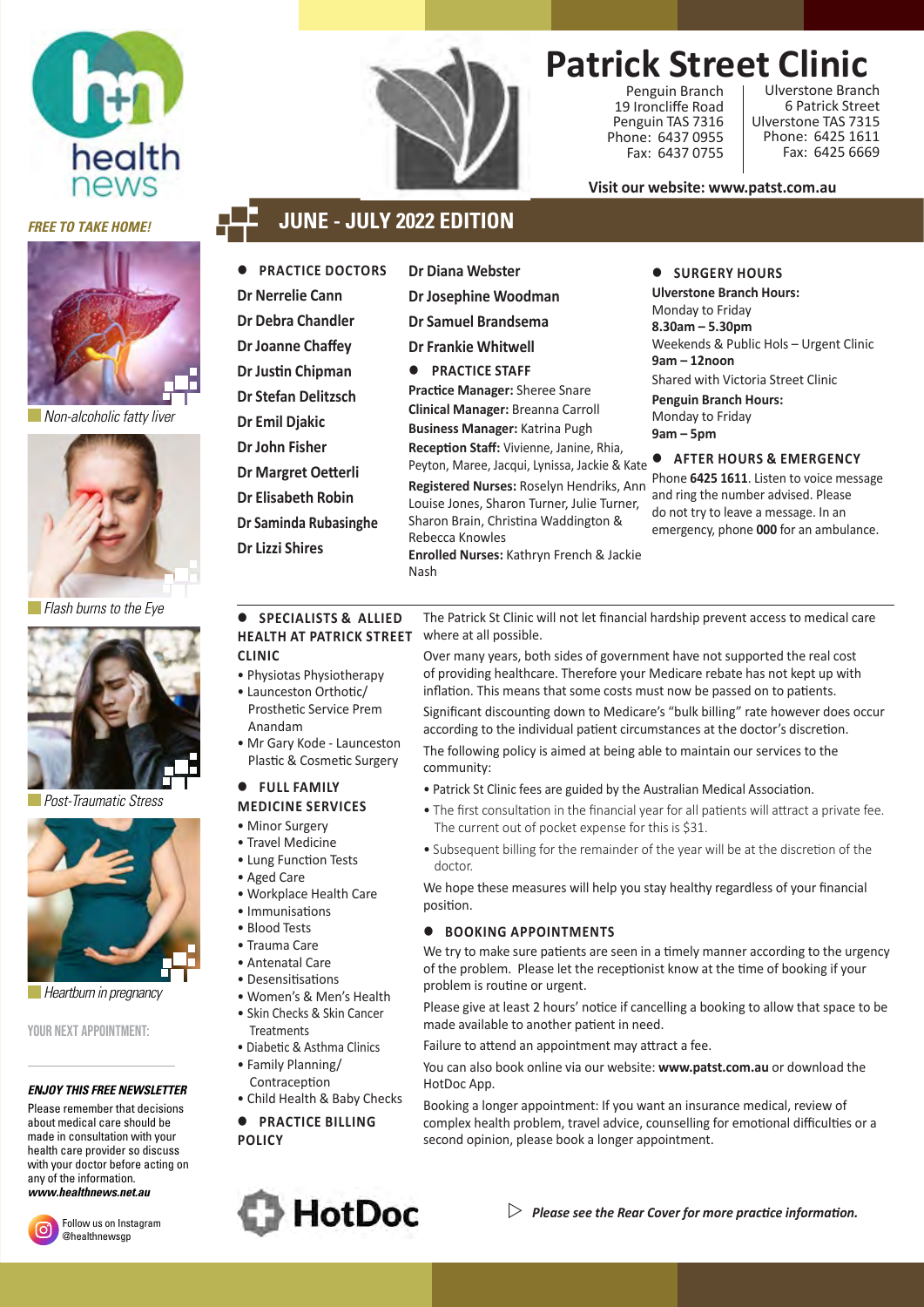

liver-disease/basics/prevention/con-20027761

## Non-alcoholic fatty liver disease

This occurs when fat accumulates in the liver of a person who drinks little or no alcohol.

It is common and usually causes no symptoms. It can cause liver inflammation and, in rare instances, liver failure. The exact cause is unknown. It happens when the liver has difficulty breaking down fats, and hence there is a build-up. Risk factors include obesity, high blood cholesterol, type two diabetes, metabolic syndrome, and an underactive thyroid.

Symptoms, if they occur, may include fatigue and pain in the right upper abdomen. Diagnosis is made by blood tests for liver function and imaging (usually ultrasound) of the abdomen focusing on the liver. This will typically show fat deposits in the liver. In severe cases, a liver biopsy may be done.

There is no specific treatment, and for the vast majority, there are no symptoms to treat. Management is directed at treating risk factors. Lifestyle measures like weight loss, eating more vegetables and doing regular exercise are important, as is good control of any underlying condition like diabetes or hypothyroidism. Avoid medications which could strain the liver and, of course, alcohol. Some work suggests Vitamin E may help but do not take this unless recommended by your doctor. Coffee has also been shown to possibly have a beneficial effect on fatty liver but would not be regarded as "treatment".

Eating a healthy diet with adequate fruits and vegetables, maintaining a healthy weight, and doing regular exercise all reduce your chances of getting a non-alcoholic fatty liver.

# Flash burns to the Eye

Flash burns occur when a strong light burns the eye's surface (cornea). Causes include welding with sparks flying, skiing without glasses, or using sun lamps. Symptoms include pain and burning in the eye, watery or bloodshot eyes and blurred vision. It can start up to 12 hours after exposure.

Diagnosis is on the history and examination of the eye. Investigations are not needed. Fortunately, most cases are mild and will resolve over a few days with no permanent damage. Treatment can include pain killers, antibiotics and anaesthetic eye drops, dilating drops to relax eye muscles and padding the eye. If you have contact lenses, these will need to be removed. Artificial tear drops can be soothing.

You should not drive or operate machinery whilst being treated. You will be asked to return for an eye check after 24-48 hours.

There is an adage that we only get one set of eyes. This remains true today. If there is any concern about your eyes, seek immediate medical attention either at your GP or an emergency department.

Flash burns can be prevented. Protect your eyes in the snow by wearing dark glasses with UVA and UVB protection. When working, use safety goggles that are made to Australian Standards. Most importantly, remember to wear them.

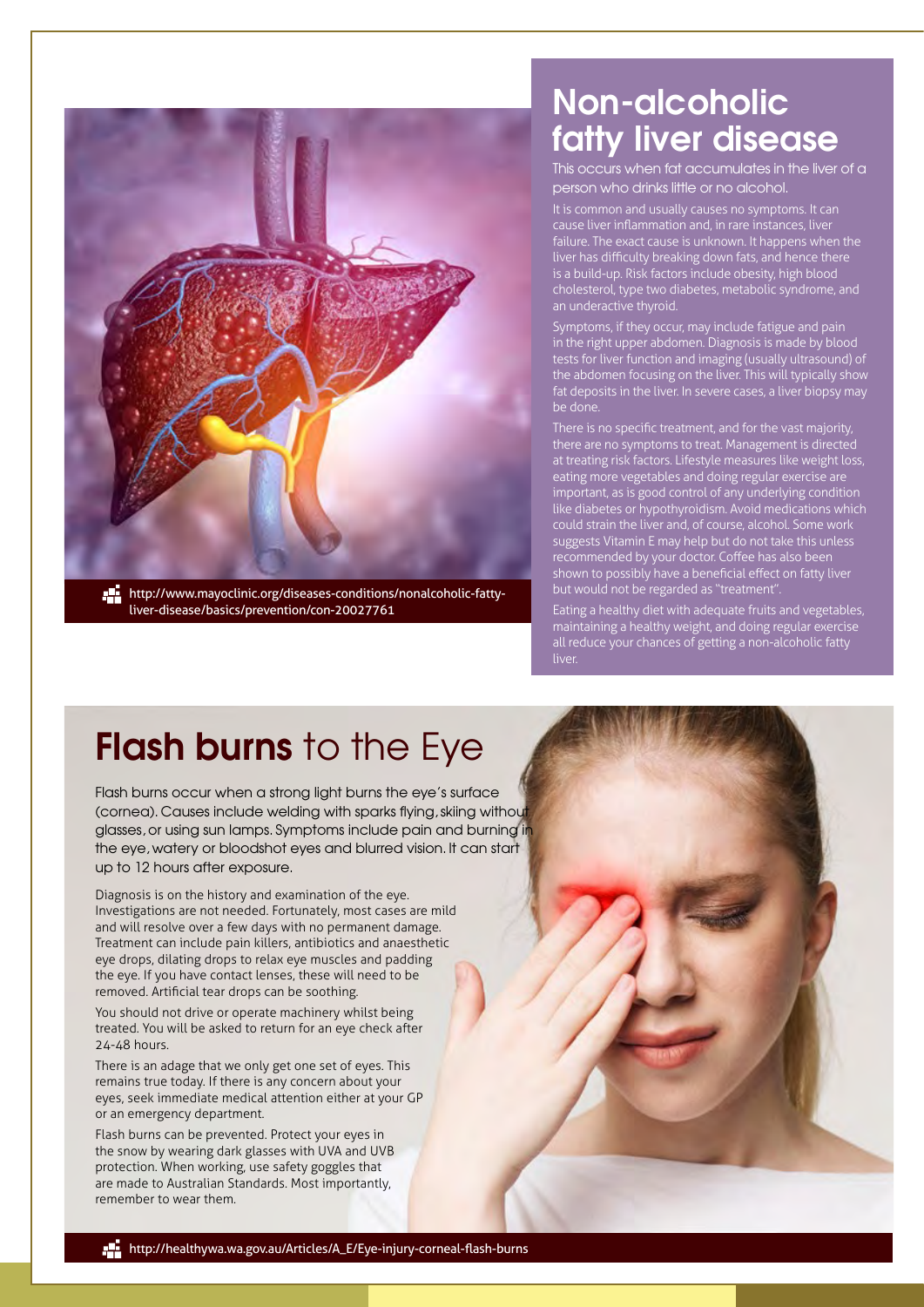## Post-Traumatic Stress

First described in the 1970s in Vietnam War Veterans, PTSD is a reaction that people can develop after being through or witnessing a traumatic event which threatened the life or safety of themselves or others.

serious accident. It is estimated that 12% of Risk factors aside from trauma include a history of other mental health problems and stress.

sleep disturbances, anxiety, sweats, heart persist for weeks to years. PTSD can co-exist depression or anxiety.

Diagnosis is by history. There are no specific

but not in the first four weeks of symptoms have been started.

Lifestyle measures which can help include avoiding alcohol, and getting adequate sleep (have a regular sleep routine). For most, long term treatment.

have any concerns talk to your GP.



 https://www.beyondblue.org.au/thefacts/anxiety/types-of-anxiety/ptsd



 https://www.babycenter.com.au/a242/ heartburn-in-pregnancy

## **Heartburn** in pregnancy

Gastro-oesophageal reflux disease (GORD), commonly known as reflux, occurs when acid from the stomach goes up to the base of the oesophagus.

This is due to a laxity of the sphincter, which normally shuts off the upward flow of stomach acid. The stomach lining is designed to cope with acid (which we need to help digest food), but the oesophagus lining is not. The typical symptom is a burning sensation in the low chest or upper abdomen - hence the name heartburn.

The pain can be mild to severe. It can occur in anyone, and most people will experience it at some point in their lives.

Pregnancy can aggravate reflux in those who already have it or bring it about in those who haven't for two reasons. In pregnancy, the hormone relaxin is produced to "relax" joints

and ligaments and ease the delivery, but this hormone can slow digestion and also relax the sphincter. Secondly, as your baby grows, the pressure on the stomach can increase, pushing acid up the oesophagus.

So, what can help?

Not smoking and avoiding alcohol (which are no-no's in pregnancy anyway) helps. Eat smaller meals more frequently. Avoid foods which trigger reflux in you (unfortunately, no one size fits all here). However, carbonated drinks, caffeine, acidic foods, and spicy food are common culprits. Avoid eating for at least three hours before going to bed. Antacids can be used but discuss this with your doctor.

## **Psychedelics**

Mental health remains an area where less progress has been made than we would like. There have been significant amounts of money spent which implies that more than just more dollars are needed.

In North America, there is renewed interest in the use of Psychedelics in mental health illnesses, especially treatmentresistant depression and Post Traumatic Stress Disorder (PTSD).

> Recently a conference on Psychedelic Therapies for Mental Illness was held

virtually in Melbourne. It included the reallife experience of patients and physicians with first-hand experience of their use in highly controlled conditions. Some patients reported significant improvement in symptoms, which was sustained for some time in some cases.

The US FDA regards MDMA as a "breakthrough" therapy for PTSD, and trials on psilocybin for depression have been very encouraging.

Last year the Federal Government allocated \$15 million for psychedelics trials in Australia,

and some of these will commence soon. The TGA rejected an application to have the scheduling changed from nine to eight (which would enable prescription to patients outside of trials). Whilst this disappointed some, it was probably not a surprise that the TGA would not pre-empt the findings of trials yet to be completed.

Currently, it is not a treatment option in Australia, so do not ask your doctor for a prescription. However, if we tend to follow North America, and somewhere in the foreseeable future, psychedelic therapy may well become a treatment option for certain people in certain circumstances. Watch this space.